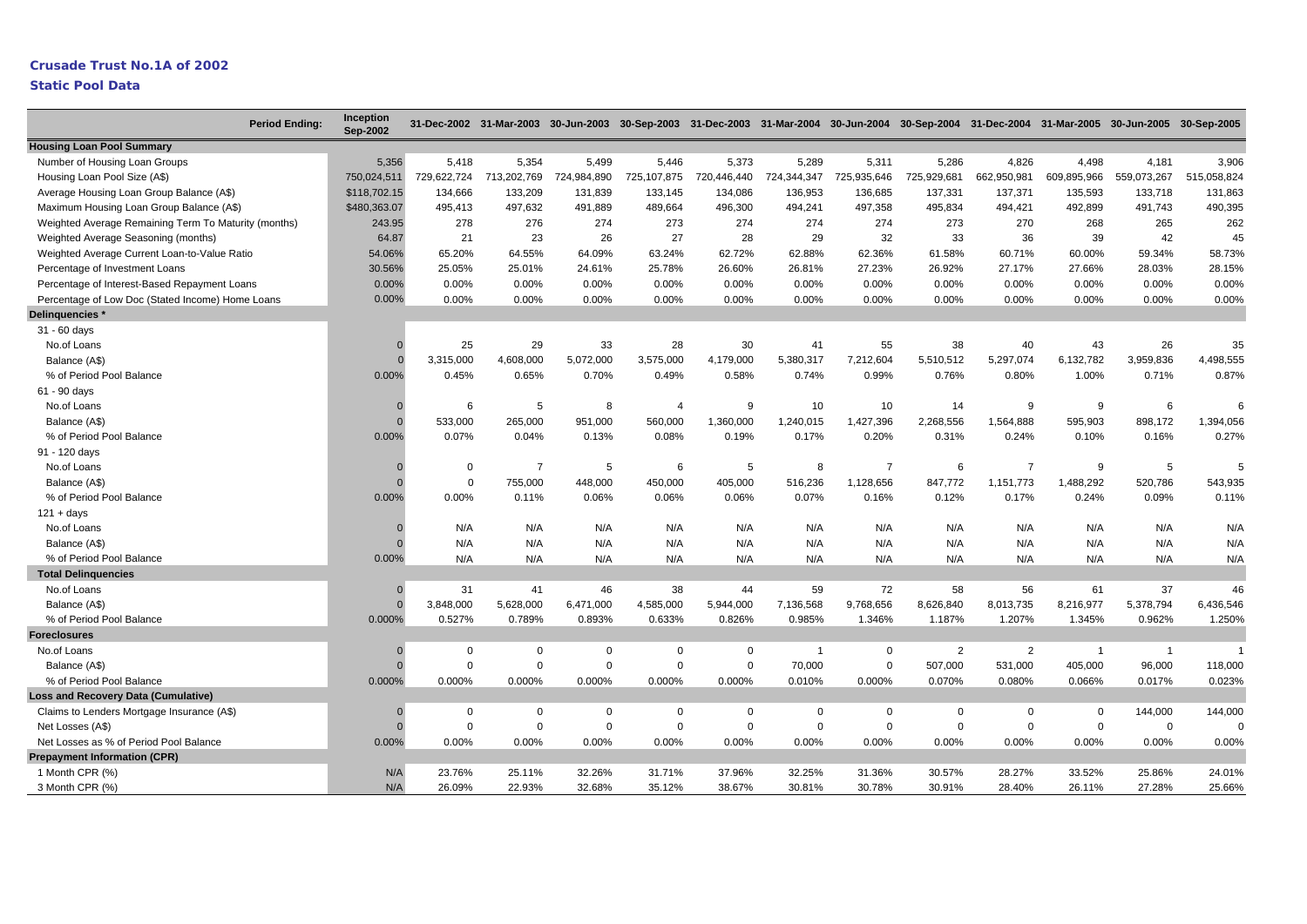|                                                                      | <b>Period Ending:</b> | Inception<br>Sep-2002 |        |          |          |        |        |          |        |        |          |        | 31-Dec-2002 31-Mar-2003 30-Jun-2003 30-Sep-2003 31-Dec-2003 31-Mar-2004 30-Jun-2004 30-Sep-2004 31-Dec-2004 31-Mar-2005 30-Jun-2005 30-Sep-2005 |        |
|----------------------------------------------------------------------|-----------------------|-----------------------|--------|----------|----------|--------|--------|----------|--------|--------|----------|--------|-------------------------------------------------------------------------------------------------------------------------------------------------|--------|
| Profile by Current Loan-To-Value Ratio (% of Period Pool<br>Balance) |                       |                       |        |          |          |        |        |          |        |        |          |        |                                                                                                                                                 |        |
| 00.01% - 30.00%                                                      |                       | 5.65%                 | 5.88%  | 6.06%    | 6.35%    | 6.56%  | 6.83%  | 6.79%    | 6.95%  | 7.27%  | 7.71%    | 8.22%  | 8.86%                                                                                                                                           | 8.96%  |
| 30.01% - 35.00%                                                      |                       | 2.73%                 | 2.84%  | 2.98%    | 2.84%    | 3.19%  | 3.28%  | 3.10%    | 3.17%  | 3.46%  | 3.53%    | 3.58%  | 3.66%                                                                                                                                           | 3.79%  |
| 35.01% - 40.00%                                                      |                       | 3.00%                 | 3.53%  | 3.41%    | 3.83%    | 3.92%  | 3.78%  | 3.97%    | 3.80%  | 4.02%  | 4.28%    | 4.51%  | 4.38%                                                                                                                                           | 4.52%  |
| 40.01% - 45.00%                                                      |                       | 4.13%                 | 4.13%  | 4.40%    | 4.87%    | 4.88%  | 4.92%  | 4.77%    | 5.07%  | 5.29%  | 5.76%    | 5.99%  | 5.92%                                                                                                                                           | 6.91%  |
| 45.01% - 50.00%                                                      |                       | 5.09%                 | 5.14%  | 5.25%    | 4.75%    | 5.72%  | 6.12%  | 6.44%    | 6.48%  | 6.53%  | 6.84%    | 6.92%  | 7.18%                                                                                                                                           | 7.34%  |
| 50.01% - 55.00%                                                      |                       | 5.50%                 | 5.95%  | 6.34%    | 6.24%    | 6.29%  | 6.17%  | 6.15%    | 6.67%  | 6.63%  | 7.18%    | 7.12%  | 7.76%                                                                                                                                           | 7.35%  |
| 55.01% - 60.00%                                                      |                       | 6.71%                 | 6.81%  | 6.64%    | 7.32%    | 7.10%  | 7.68%  | 7.52%    | 7.84%  | 8.03%  | 7.74%    | 8.02%  | 7.70%                                                                                                                                           | 8.09%  |
| 60.01% - 65.00%                                                      |                       | 7.51%                 | 7.65%  | 8.04%    | 7.61%    | 8.57%  | 8.15%  | 8.12%    | 7.78%  | 8.35%  | 8.64%    | 8.85%  | 8.73%                                                                                                                                           | 8.59%  |
| 65.01% - 70.00%                                                      |                       | 8.93%                 | 9.34%  | 9.91%    | 9.76%    | 9.51%  | 10.70% | 10.23%   | 10.24% | 10.52% | 10.25%   | 10.21% | 10.69%                                                                                                                                          | 10.30% |
| 70.01% - 75.00%                                                      |                       | 9.88%                 | 10.55% | 11.09%   | 11.38%   | 11.08% | 11.20% | 11.66%   | 11.53% | 11.56% | 11.71%   | 11.95% | 11.77%                                                                                                                                          | 11.96% |
| 75.01% - 80.00%                                                      |                       | 16.84%                | 16.10% | 14.84%   | 14.72%   | 14.47% | 13.63% | 13.22%   | 14.20% | 13.44% | 12.36%   | 11.42% | 11.19%                                                                                                                                          | 10.85% |
| 80.01% - 85.00%                                                      |                       | 6.64%                 | 6.71%  | 6.99%    | 7.04%    | 7.28%  | 7.10%  | 6.93%    | 6.22%  | 6.04%  | 6.43%    | 6.53%  | 6.76%                                                                                                                                           | 6.96%  |
| 85.01% - 90.00%                                                      |                       | 9.93%                 | 9.49%  | 9.20%    | 8.97%    | 8.33%  | 8.29%  | 8.25%    | 7.55%  | 6.77%  | 5.82%    | 5.52%  | 4.59%                                                                                                                                           | 3.65%  |
| 90.01% - 95.00%                                                      |                       | 7.46%                 | 5.88%  | 4.86%    | 4.32%    | 3.11%  | 2.13%  | 2.84%    | 2.48%  | 2.09%  | 1.75%    | 1.15%  | 0.81%                                                                                                                                           | 0.72%  |
| 95.01% - 100.00%                                                     |                       | 0.00%                 | 0.00%  | $0.00\%$ | $0.00\%$ | 0.00%  | 0.01%  | 0.01%    | 0.00%  | 0.00%  | $0.00\%$ | 0.00%  | 0.00%                                                                                                                                           | 0.02%  |
| Greater than 100.00%                                                 |                       | 0.00%                 | 0.00%  | 0.00%    | $0.00\%$ | 0.00%  | 0.00%  | 0.00%    | 0.00%  | 0.00%  | 0.00%    | 0.00%  | 0.00%                                                                                                                                           | 0.00%  |
| Profile by Loan Product (% of Period Pool Balance)                   |                       |                       |        |          |          |        |        |          |        |        |          |        |                                                                                                                                                 |        |
| 1 Year Fixed                                                         |                       | 0.21%                 | 0.20%  | 0.17%    | 0.13%    | 0.06%  | 0.14%  | 0.19%    | 0.39%  | 0.51%  | 0.43%    | 0.44%  | 0.23%                                                                                                                                           | 0.05%  |
| 2 Year Fixed                                                         |                       | 1.26%                 | 1.58%  | 1.75%    | 1.88%    | 2.03%  | 2.01%  | 1.91%    | 1.92%  | 1.78%  | 1.90%    | 1.58%  | 1.15%                                                                                                                                           | 1.05%  |
| 3 Year Fixed                                                         |                       | 7.06%                 | 7.31%  | 7.33%    | 7.56%    | 7.42%  | 7.45%  | 7.74%    | 7.49%  | 6.93%  | 6.70%    | 6.86%  | 7.34%                                                                                                                                           | 7.40%  |
| 4 Year Fixed                                                         |                       | 0.34%                 | 0.42%  | 0.42%    | 0.41%    | 0.41%  | 0.45%  | 0.54%    | 0.54%  | 0.55%  | 0.58%    | 0.61%  | 0.61%                                                                                                                                           | 0.39%  |
| 5 Year Fixed                                                         |                       | 5.25%                 | 5.47%  | 5.50%    | 5.46%    | 5.35%  | 6.25%  | 6.54%    | 6.49%  | 6.70%  | 7.02%    | 7.49%  | 7.82%                                                                                                                                           | 8.09%  |
| Basic Home Loan/STG Essential Home Loan/GAHL                         |                       | 27.52%                | 32.44% | 32.73%   | 31.96%   | 31.38% | 30.62% | 30.71%   | 30.31% | 30.40% | 30.31%   | 30.07% | 30.11%                                                                                                                                          | 30.21% |
| <b>Standard Variable</b>                                             |                       | 21.49%                | 25.60% | 24.18%   | 23.16%   | 21.70% | 20.22% | 18.17%   | 19.48% | 19.67% | 19.66%   | 19.79% | 19.68%                                                                                                                                          | 18.99% |
| Other Variable                                                       |                       | 36.86%                | 26.99% | 27.91%   | 29.43%   | 31.65% | 32.86% | 34.20%   | 33.38% | 33.47% | 33.39%   | 33.17% | 33.04%                                                                                                                                          | 33.82% |
| Profile by Loan Rate (% of Period Pool Balance)                      |                       |                       |        |          |          |        |        |          |        |        |          |        |                                                                                                                                                 |        |
| 4.01% - 4.50%                                                        |                       | 0.00%                 | 0.00%  | 0.00%    | 0.00%    | 0.00%  | 0.00%  | 0.00%    | 0.00%  | 0.00%  | 0.00%    | 0.00%  | 0.00%                                                                                                                                           | 0.00%  |
| 4.51% - 5.00%                                                        |                       | 0.58%                 | 0.01%  | $0.00\%$ | 0.05%    | 0.21%  | 0.00%  | $0.00\%$ | 0.00%  | 0.00%  | $0.00\%$ | 0.00%  | 0.00%                                                                                                                                           | 0.00%  |
| $5.01\% - 5.50\%$                                                    |                       | 21.54%                | 2.45%  | 2.09%    | 2.85%    | 3.71%  | 0.29%  | 0.19%    | 0.03%  | 0.00%  | 0.00%    | 0.00%  | 0.00%                                                                                                                                           | 0.00%  |
| 5.51% - 6.00%                                                        |                       | 22.45%                | 28.20% | 29.51%   | 29.72%   | 31.33% | 6.76%  | 6.55%    | 5.09%  | 4.21%  | 3.43%    | 1.72%  | 1.19%                                                                                                                                           | 1.10%  |
| $6.01\% - 6.50\%$                                                    |                       | 25.04%                | 34.81% | 35.43%   | 35.59%   | 35.38% | 35.83% | 38.07%   | 38.75% | 39.48% | 39.84%   | 5.50%  | 5.75%                                                                                                                                           | 5.65%  |
| $6.51\% - 7.00\%$                                                    |                       | 28.38%                | 32.65% | 31.34%   | 30.28%   | 28.29% | 35.81% | 36.02%   | 35.70% | 35.51% | 36.03%   | 57.40% | 58.22%                                                                                                                                          | 58.83% |
| 7.01% - 7.50%                                                        |                       | 0.68%                 | 0.68%  | 0.63%    | 0.52%    | 0.46%  | 20.95% | 18.88%   | 20.15% | 20.51% | 20.51%   | 35.17% | 34.67%                                                                                                                                          | 34.30% |
| 7.51% - 8.00%                                                        |                       | 1.27%                 | 1.12%  | 0.99%    | 0.98%    | 0.62%  | 0.35%  | 0.28%    | 0.28%  | 0.29%  | 0.18%    | 0.22%  | 0.18%                                                                                                                                           | 0.12%  |
| 8.01% - 8.50%                                                        |                       | 0.07%                 | 0.07%  | 0.01%    | 0.01%    | 0.01%  | 0.01%  | 0.01%    | 0.01%  | 0.01%  | 0.01%    | 0.00%  | 0.00%                                                                                                                                           | 0.00%  |
| 8.51% - 9.00%                                                        |                       | 0.00%                 | 0.00%  | 0.00%    | $0.00\%$ | 0.00%  | 0.00%  | 0.00%    | 0.00%  | 0.00%  | 0.00%    | 0.00%  | 0.00%                                                                                                                                           | 0.00%  |
| $9.01\% - 9.50\%$                                                    |                       | 0.00%                 | 0.00%  | $0.00\%$ | $0.00\%$ | 0.00%  | 0.00%  | 0.00%    | 0.00%  | 0.00%  | $0.00\%$ | 0.00%  | 0.00%                                                                                                                                           | 0.00%  |
| 9.51% - 10.00%                                                       |                       | 0.00%                 | 0.00%  | 0.00%    | 0.00%    | 0.00%  | 0.00%  | 0.00%    | 0.00%  | 0.00%  | 0.00%    | 0.00%  | 0.00%                                                                                                                                           | 0.00%  |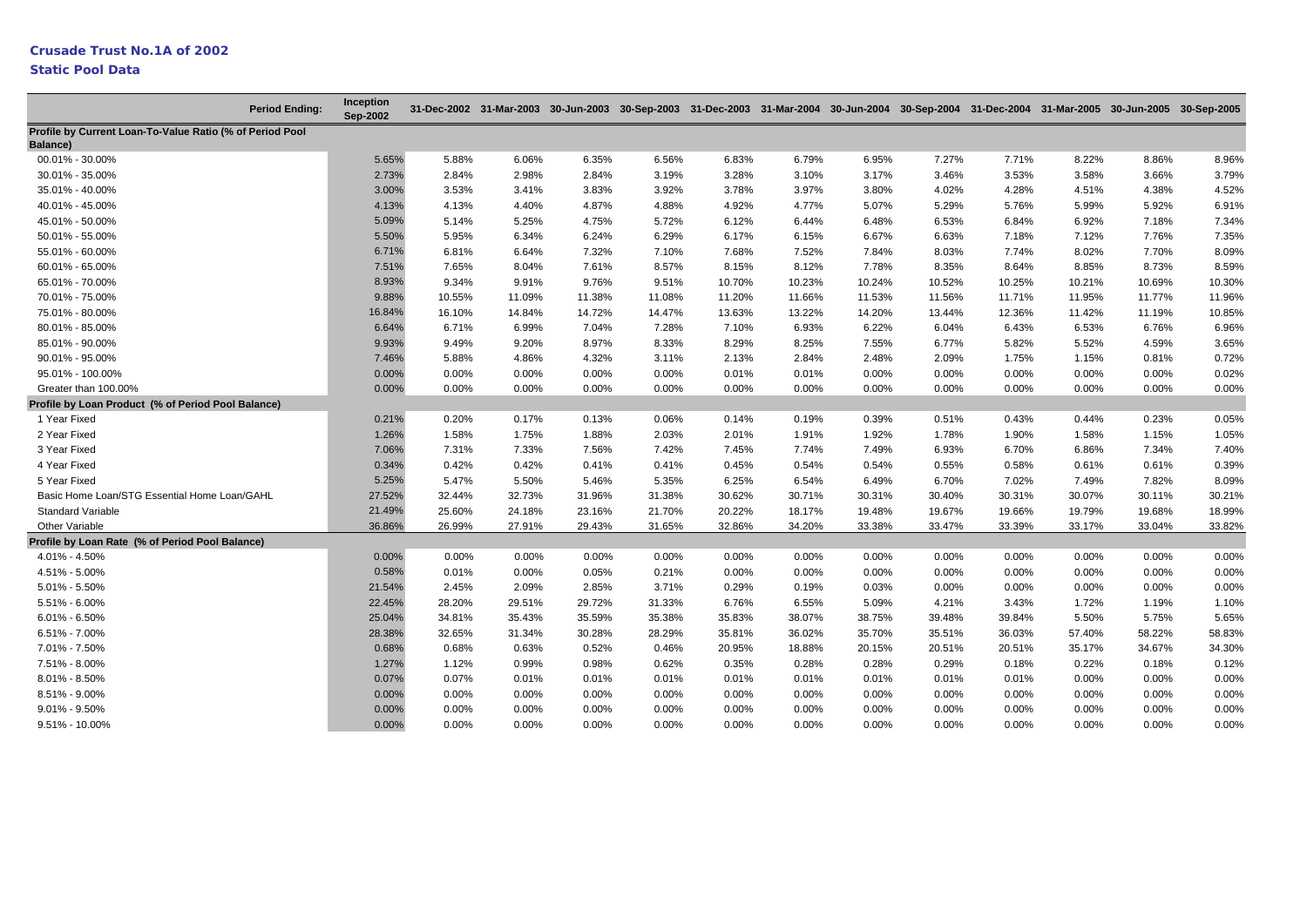### **Static Pool Data**

|                                                      | <b>Period Ending:</b> | Inception<br>Sep-2002 |        |        |        |        |        | 31-Dec-2002 31-Mar-2003 30-Jun-2003 30-Sep-2003 31-Dec-2003 31-Mar-2004 30-Jun-2004 30-Sep-2004 31-Dec-2004 31-Mar-2005 30-Jun-2005 30-Sep-2005 |        |        |        |        |        |        |
|------------------------------------------------------|-----------------------|-----------------------|--------|--------|--------|--------|--------|-------------------------------------------------------------------------------------------------------------------------------------------------|--------|--------|--------|--------|--------|--------|
| Profile by Geographic Distribution (% of Period Pool |                       |                       |        |        |        |        |        |                                                                                                                                                 |        |        |        |        |        |        |
| <b>Balance)</b>                                      |                       |                       |        |        |        |        |        |                                                                                                                                                 |        |        |        |        |        |        |
| <b>Australian Capital Territory</b>                  |                       | 5.67%                 | 5.57%  | 5.47%  | 5.82%  | 5.62%  | 5.52%  | 5.40%                                                                                                                                           | 5.57%  | 5.93%  | 5.95%  | 6.01%  | 6.11%  | 6.00%  |
| New South Wales                                      |                       | 73.39%                | 73.66% | 74.37% | 74.15% | 75.20% | 75.31% | 74.63%                                                                                                                                          | 72.88% | 72.29% | 72.24% | 72.18% | 72.76% | 72.94% |
| Victoria                                             |                       | 6.83%                 | 6.88%  | 6.75%  | 6.85%  | 6.56%  | 6.64%  | 7.39%                                                                                                                                           | 7.90%  | 7.85%  | 7.83%  | 7.77%  | 7.69%  | 7.63%  |
| Queensland                                           |                       | 6.34%                 | 6.17%  | 5.78%  | 6.18%  | 6.19%  | 6.37%  | 6.60%                                                                                                                                           | 6.95%  | 7.02%  | 7.05%  | 7.14%  | 6.98%  | 7.10%  |
| South Australia                                      |                       | 3.25%                 | 3.21%  | 3.14%  | 2.83%  | 2.63%  | 2.53%  | 2.51%                                                                                                                                           | 2.49%  | 2.84%  | 2.77%  | 2.79%  | 2.78%  | 2.71%  |
| Western Australia                                    |                       | 4.45%                 | 4.42%  | 4.42%  | 4.08%  | 3.70%  | 3.54%  | 3.38%                                                                                                                                           | 4.15%  | 4.01%  | 4.09%  | 4.04%  | 3.63%  | 3.58%  |
| Northern Territory                                   |                       | 0.05%                 | 0.05%  | 0.05%  | 0.07%  | 0.08%  | 0.06%  | 0.07%                                                                                                                                           | 0.06%  | 0.05%  | 0.06%  | 0.06%  | 0.04%  | 0.04%  |
| Tasmania                                             |                       | 0.03%                 | 0.03%  | 0.03%  | 0.02%  | 0.02%  | 0.02%  | 0.02%                                                                                                                                           | 0.01%  | 0.01%  | 0.01%  | 0.01%  | 0.01%  | 0.01%  |

\* Banding of loans of 121+ days delinquency commenced from

January 2006. Pre-January 2006, break-up of delinquent loans

between 91-120 days and 121+ days is not available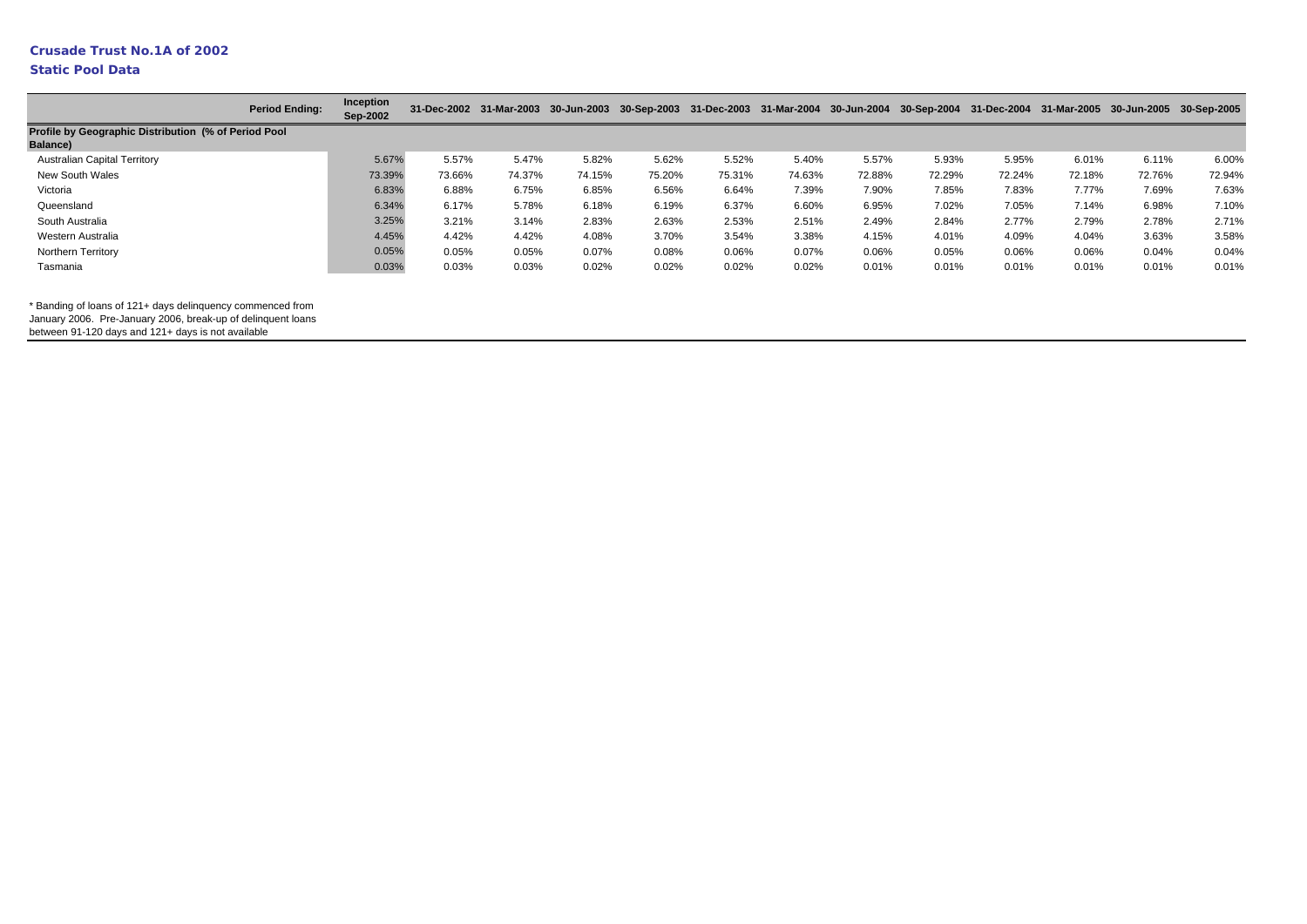|                                                      | Period Ending: 31-Dec-2005 31-Mar-2006 30-Jun-2006 30-Sep-2006 31-Dec-2006 31-Mar-2007 |                |                |                         |                |                | 30-Jun-2007  | 30-Sep-2007    | 31-Dec-2007    | 31-Mar-2008 30-Jun-2008 |                |
|------------------------------------------------------|----------------------------------------------------------------------------------------|----------------|----------------|-------------------------|----------------|----------------|--------------|----------------|----------------|-------------------------|----------------|
| <b>Housing Loan Pool Summary</b>                     |                                                                                        |                |                |                         |                |                |              |                |                |                         |                |
| Number of Housing Loan Groups                        | 3,651                                                                                  | 3,411          | 3,185          | 2,976                   | 2,796          | 2,626          | 2,469        | 2,312          | 2,162          | 2,033                   | 1,926          |
| Housing Loan Pool Size (A\$)                         | 473,954,240                                                                            | 435,201,991    | 402,345,457    | 368,889,318             | 339,703,390    | 316,168,812    | 293,075,606  | 270,681,338    | 250,653,590    | 231,938,353             | 215,860,611    |
| Average Housing Loan Group Balance (A\$)             | 129,815                                                                                | 127,588        | 126,325        | 123,955                 | 121,496        | 120,399        | 118,702      | 117,077        | 115,936        | 114,087                 | 112,077        |
| Maximum Housing Loan Group Balance (A\$)             | 488,943                                                                                | 487,373        | 486,071        | 484,896                 | 483,642        | 482,226        | 480,363      | 478,497        | 477,146        | 476,056                 | 475,328        |
| Weighted Average Remaining Term To Maturity (months) | 259                                                                                    | 257            | 255            | 252                     | 249            | 246            | 244          | 241            | 239            | 236                     | 233            |
| Weighted Average Seasoning (months)                  | 48                                                                                     | 51             | 53             | 56                      | 59             | 62             | 65           | 68             | 70             | 73                      | 76             |
| Weighted Average Current Loan-to-Value Ratio         | 57.95%                                                                                 | 57.24%         | 56.60%         | 56.03%                  | 55.51%         | 54.77%         | 54.06%       | 53.52%         | 52.93%         | 52.43%                  | 51.96%         |
| Percentage of Investment Loans                       | 28.27%                                                                                 | 28.66%         | 29.01%         | 29.28%                  | 29.56%         | 30.07%         | 30.56%       | 30.74%         | 31.01%         | 30.92%                  | 31.29%         |
| Percentage of Interest-Based Repayment Loans         | 0.00%                                                                                  | 0.00%          | 0.00%          | 0.00%                   | 0.00%          | 0.00%          | 0.00%        | 0.00%          | 0.00%          | 0.00%                   | 0.00%          |
| Percentage of Low Doc (Stated Income) Home Loans     | 0.00%                                                                                  | 0.00%          | 0.00%          | 0.00%                   | 0.00%          | 0.00%          | 0.00%        | 0.00%          | 0.00%          | 0.00%                   | 0.00%          |
| Delinquencies *                                      |                                                                                        |                |                |                         |                |                |              |                |                |                         |                |
| 31 - 60 days                                         |                                                                                        |                |                |                         |                |                |              |                |                |                         |                |
| No.of Loans                                          | 28                                                                                     | 21             | 22             | 16                      | 21             | 20             | 22           | 13             | 17             | 10                      | 11             |
| Balance (A\$)                                        | 4,041,973                                                                              | 2,975,206      | 3,211,731      | 2,611,027               | 2,755,913      | 2,566,256      | 3,370,765    | 2,475,615      | 2,748,711      | 1,313,971               | 1,306,706      |
| % of Period Pool Balance                             | 0.85%                                                                                  | 0.68%          | 0.80%          | 0.71%                   | 0.81%          | 0.81%          | 1.15%        | 0.91%          | 1.10%          | 0.57%                   | 0.61%          |
| 61 - 90 days                                         |                                                                                        |                |                |                         |                |                |              |                |                |                         |                |
| No.of Loans                                          | 5                                                                                      | $\overline{4}$ | 10             | $\overline{4}$          | $\overline{4}$ | $\overline{7}$ | 2            | 3              | 2              | $\overline{4}$          | 3              |
| Balance (A\$)                                        | 843,960                                                                                | 408,691        | 1,035,826      | 549,072                 | 720,530        | 731,756        | 106,071      | 648,310        | 330,025        | 738,956                 | 495,967        |
| % of Period Pool Balance                             | 0.18%                                                                                  | 0.09%          | 0.26%          | 0.15%                   | 0.21%          | 0.23%          | 0.04%        | 0.24%          | 0.13%          | 0.32%                   | 0.23%          |
| 91 - 120 days                                        |                                                                                        |                |                |                         |                |                |              |                |                |                         |                |
| No.of Loans                                          | 10                                                                                     | $\overline{4}$ | 3              | $\overline{\mathbf{1}}$ | $\overline{1}$ | -1             | -1           | $\overline{2}$ | $\Omega$       | $\overline{1}$          | $\Omega$       |
| Balance (A\$)                                        | 1,591,097                                                                              | 337,482        | 424,442        | 262,201                 | 171,159        | 299,255        | 171,049      | 159,435        | $\mathsf 0$    | 48,346                  | $\mathsf 0$    |
| % of Period Pool Balance                             | 0.34%                                                                                  | 0.08%          | 0.11%          | 0.07%                   | 0.05%          | 0.09%          | 0.06%        | 0.06%          | 0.00%          | 0.02%                   | 0.00%          |
| $121 + days$                                         |                                                                                        |                |                |                         |                |                |              |                |                |                         |                |
| No.of Loans                                          | N/A                                                                                    | $\sqrt{5}$     | 5              | $\overline{2}$          | 5              | 3              | $\mathbf{3}$ | $\mathsf 0$    | $\overline{2}$ | $\overline{2}$          | $\overline{2}$ |
| Balance (A\$)                                        | N/A                                                                                    | 882,434        | 829,079        | 682,068                 | 1,016,893      | 887,524        | 553,385      | $\mathsf 0$    | 242,535        | 365,680                 | 379,129        |
| % of Period Pool Balance                             | N/A                                                                                    | 0.20%          | 0.21%          | 0.18%                   | 0.30%          | 0.28%          | 0.19%        | 0.00%          | 0.10%          | 0.16%                   | 0.18%          |
| <b>Total Delinguencies</b>                           |                                                                                        |                |                |                         |                |                |              |                |                |                         |                |
| No.of Loans                                          | 43                                                                                     | 34             | 40             | 23                      | 31             | 31             | 28           | 18             | 21             | 17                      | 16             |
| Balance (A\$)                                        | 6,477,030                                                                              | 4,603,813      | 5,501,079      | 4,104,368               | 4,664,494      | 4,484,791      | 4,201,270    | 3,283,360      | 3,321,271      | 2,466,953               | 2,181,802      |
| % of Period Pool Balance                             | 1.367%                                                                                 | 1.058%         | 1.367%         | 1.113%                  | 1.373%         | 1.418%         | 1.434%       | 1.213%         | 1.325%         | 1.064%                  | 1.011%         |
| <b>Foreclosures</b>                                  |                                                                                        |                |                |                         |                |                |              |                |                |                         |                |
| No.of Loans                                          | $\overline{1}$                                                                         | $\mathbf 0$    | $\overline{1}$ | $\overline{2}$          | $\overline{1}$ | $\overline{2}$ | $\mathbf 0$  | $\mathbf 0$    | $\mathbf 0$    | 0                       | $\Omega$       |
| Balance (A\$)                                        | 129,000                                                                                | $\mathbf 0$    | 347,000        | 682,000                 | 335,000        | 623,000        | $\mathsf 0$  | $\Omega$       | $\Omega$       | $\Omega$                | $\mathbf 0$    |
| % of Period Pool Balance                             | 0.027%                                                                                 | 0.000%         | 0.086%         | 0.185%                  | 0.099%         | 0.197%         | 0.000%       | 0.000%         | 0.000%         | 0.000%                  | 0.000%         |
| <b>Loss and Recovery Data (Cumulative)</b>           |                                                                                        |                |                |                         |                |                |              |                |                |                         |                |
| Claims to Lenders Mortgage Insurance (A\$)           | 144,000                                                                                | 144,000        | 144,000        | 144,000                 | 276,000        | 276,000        | 304,000      | 305,691        | 305,691        | 305,691                 | 305,691        |
| Net Losses (A\$)                                     | $\mathbf 0$                                                                            | $\mathbf 0$    | $\Omega$       | $\mathbf 0$             | $\mathsf 0$    | $\mathbf 0$    | $\mathsf 0$  | $\mathsf 0$    | $\mathbf 0$    | $\mathbf 0$             | $\Omega$       |
| Net Losses as % of Period Pool Balance               | 0.00%                                                                                  | 0.00%          | 0.00%          | 0.00%                   | 0.00%          | 0.00%          | 0.00%        | 0.00%          | 0.00%          | 0.00%                   | 0.00%          |
| <b>Prepayment Information (CPR)</b>                  |                                                                                        |                |                |                         |                |                |              |                |                |                         |                |
| 1 Month CPR (%)                                      | 25.92%                                                                                 | 33.09%         | 28.96%         | 27.46%                  | 26.72%         | 22.42%         | 22.28%       | 22.15%         | 23.42%         | 22.25%                  | 19.78%         |
| 3 Month CPR (%)                                      | 25.84%                                                                                 | 26.30%         | 24.35%         | 26.84%                  | 25.38%         | 21.91%         | 23.18%       | 24.22%         | 23.32%         | 23.58%                  | 21.83%         |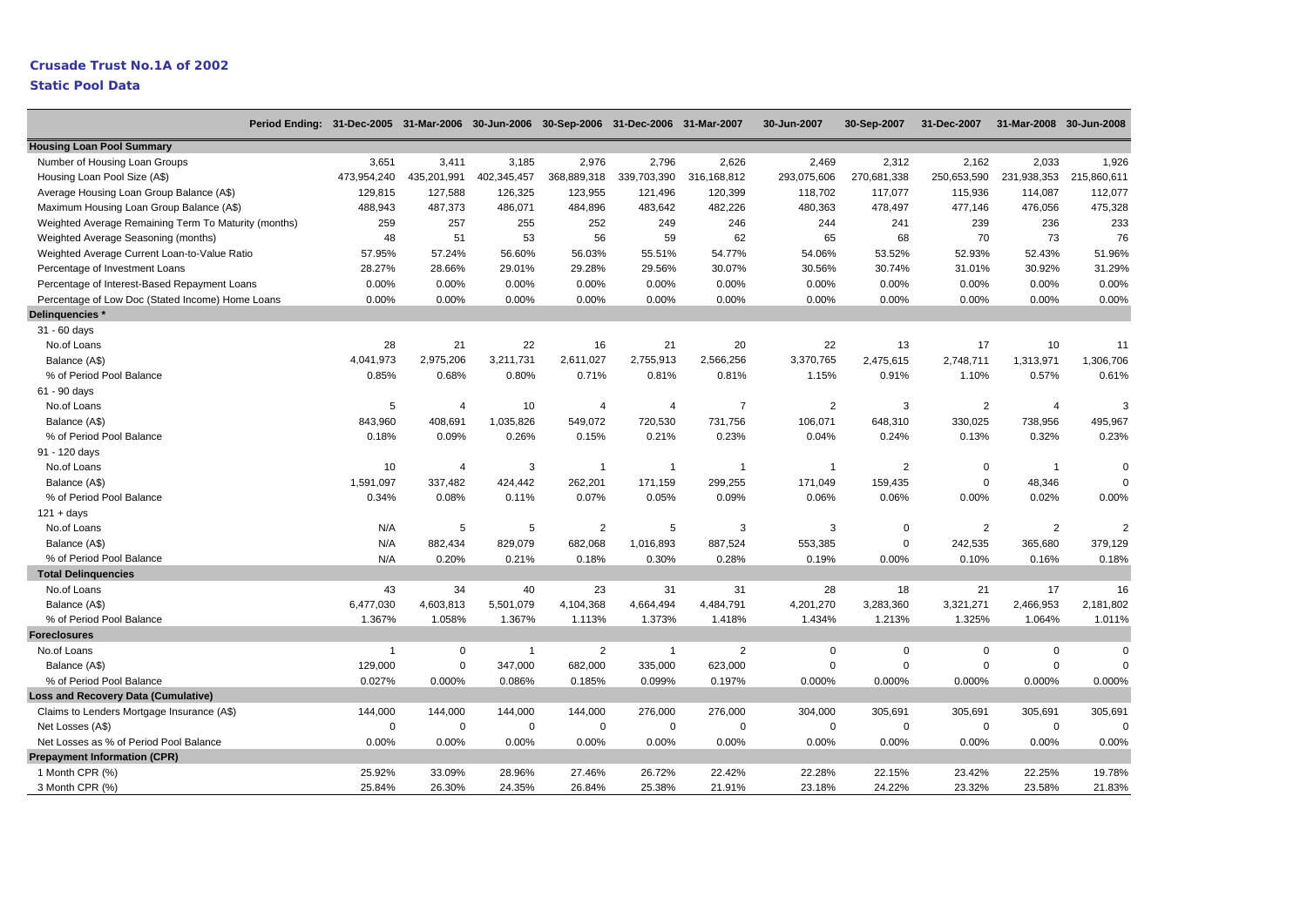|                                                                      | Period Ending: 31-Dec-2005 31-Mar-2006 30-Jun-2006 30-Sep-2006 31-Dec-2006 31-Mar-2007 |        |        |          |        |        |        | 30-Jun-2007 | 30-Sep-2007 | 31-Dec-2007 31-Mar-2008 30-Jun-2008 |        |        |
|----------------------------------------------------------------------|----------------------------------------------------------------------------------------|--------|--------|----------|--------|--------|--------|-------------|-------------|-------------------------------------|--------|--------|
| Profile by Current Loan-To-Value Ratio (% of Period Pool<br>Balance) |                                                                                        |        |        |          |        |        |        |             |             |                                     |        |        |
| 00.01% - 30.00%                                                      |                                                                                        | 9.42%  | 10.02% | 10.43%   | 11.12% | 11.81% | 12.21% | 12.94%      | 13.70%      | 14.49%                              | 14.55% | 14.62% |
| 30.01% - 35.00%                                                      |                                                                                        | 3.88%  | 4.13%  | 4.11%    | 4.19%  | 4.37%  | 4.22%  | 4.28%       | 4.67%       | 4.53%                               | 4.90%  | 5.30%  |
| 35.01% - 40.00%                                                      |                                                                                        | 5.18%  | 4.97%  | 5.58%    | 6.07%  | 6.15%  | 6.75%  | 7.43%       | 7.40%       | 7.54%                               | 7.73%  | 7.87%  |
| 40.01% - 45.00%                                                      |                                                                                        | 7.04%  | 7.59%  | 7.59%    | 7.28%  | 7.45%  | 7.62%  | 6.99%       | 6.45%       | 7.42%                               | 7.85%  | 8.47%  |
| 45.01% - 50.00%                                                      |                                                                                        | 7.44%  | 7.76%  | 7.78%    | 7.18%  | 7.23%  | 7.75%  | 7.86%       | 8.80%       | 7.88%                               | 7.18%  | 6.60%  |
| 50.01% - 55.00%                                                      |                                                                                        | 7.61%  | 7.58%  | 7.49%    | 8.33%  | 8.28%  | 8.27%  | 8.21%       | 8.38%       | 7.89%                               | 8.78%  | 9.09%  |
| 55.01% - 60.00%                                                      |                                                                                        | 8.15%  | 8.23%  | 8.69%    | 8.52%  | 7.81%  | 8.36%  | 8.57%       | 7.75%       | 8.00%                               | 8.58%  | 9.37%  |
| 60.01% - 65.00%                                                      |                                                                                        | 9.09%  | 8.53%  | 8.36%    | 8.40%  | 8.66%  | 8.67%  | 9.59%       | 9.04%       | 10.16%                              | 9.65%  | 9.47%  |
| 65.01% - 70.00%                                                      |                                                                                        | 9.29%  | 9.91%  | 9.99%    | 9.88%  | 10.18% | 9.93%  | 9.28%       | 10.21%      | 10.35%                              | 10.37% | 9.47%  |
| 70.01% - 75.00%                                                      |                                                                                        | 12.24% | 12.48% | 12.48%   | 12.56% | 12.27% | 11.74% | 12.06%      | 11.38%      | 10.22%                              | 9.77%  | 10.24% |
| 75.01% - 80.00%                                                      |                                                                                        | 10.10% | 8.86%  | 8.32%    | 7.84%  | 7.79%  | 7.53%  | 6.68%       | 6.62%       | 6.53%                               | 5.71%  | 5.48%  |
| 80.01% - 85.00%                                                      |                                                                                        | 6.62%  | 6.38%  | 6.30%    | 6.00%  | 5.45%  | 4.86%  | 4.17%       | 3.96%       | 3.25%                               | 2.93%  | 2.37%  |
| 85.01% - 90.00%                                                      |                                                                                        | 3.39%  | 3.07%  | 2.35%    | 2.11%  | 2.16%  | 1.72%  | 1.59%       | 1.48%       | 1.47%                               | 1.80%  | 1.44%  |
| 90.01% - 95.00%                                                      |                                                                                        | 0.53%  | 0.48%  | 0.53%    | 0.51%  | 0.31%  | 0.28%  | 0.36%       | 0.16%       | 0.29%                               | 0.20%  | 0.14%  |
| 95.01% - 100.00%                                                     |                                                                                        | 0.00%  | 0.00%  | 0.00%    | 0.00%  | 0.00%  | 0.00%  | 0.00%       | 0.00%       | 0.00%                               | 0.00%  | 0.08%  |
| Greater than 100.00%                                                 |                                                                                        | 0.03%  | 0.00%  | 0.00%    | 0.00%  | 0.10%  | 0.11%  | 0.00%       | 0.00%       | 0.00%                               | 0.00%  | 0.00%  |
| Profile by Loan Product (% of Period Pool Balance)                   |                                                                                        |        |        |          |        |        |        |             |             |                                     |        |        |
| 1 Year Fixed                                                         |                                                                                        | 0.02%  | 0.02%  | 0.06%    | 0.14%  | 0.14%  | 0.15%  | 0.09%       | 0.00%       | 0.05%                               | 0.31%  | 0.28%  |
| 2 Year Fixed                                                         |                                                                                        | 0.75%  | 0.60%  | 0.59%    | 0.77%  | 0.45%  | 0.48%  | 0.65%       | 0.67%       | 0.80%                               | 1.02%  | 1.39%  |
| 3 Year Fixed                                                         |                                                                                        | 7.37%  | 7.70%  | 7.46%    | 7.97%  | 8.13%  | 7.88%  | 7.60%       | 7.96%       | 8.47%                               | 7.32%  | 7.15%  |
| 4 Year Fixed                                                         |                                                                                        | 0.41%  | 0.40%  | 0.44%    | 0.39%  | 0.48%  | 0.54%  | 0.61%       | 0.63%       | 0.50%                               | 0.73%  | 0.77%  |
| 5 Year Fixed                                                         |                                                                                        | 8.30%  | 8.63%  | 8.38%    | 7.39%  | 7.61%  | 7.98%  | 8.31%       | 8.70%       | 9.11%                               | 9.93%  | 9.44%  |
| Basic Home Loan/STG Essential Home Loan/GAHL                         |                                                                                        | 30.43% | 29.89% | 29.70%   | 29.27% | 28.96% | 28.68% | 28.29%      | 29.32%      | 28.89%                              | 27.65% | 27.40% |
| <b>Standard Variable</b>                                             |                                                                                        | 18.47% | 18.14% | 18.57%   | 18.67% | 18.85% | 18.35% | 17.49%      | 16.56%      | 16.21%                              | 16.67% | 17.18% |
| Other Variable                                                       |                                                                                        | 34.24% | 34.63% | 34.81%   | 35.41% | 35.38% | 35.94% | 36.95%      | 36.16%      | 35.96%                              | 36.36% | 36.38% |
| Profile by Loan Rate (% of Period Pool Balance)                      |                                                                                        |        |        |          |        |        |        |             |             |                                     |        |        |
| 4.01% - 4.50%                                                        |                                                                                        | 0.00%  | 0.00%  | 0.00%    | 0.00%  | 0.00%  | 0.00%  | 0.00%       | 0.00%       | 0.00%                               | 0.00%  | 0.00%  |
| 4.51% - 5.00%                                                        |                                                                                        | 0.00%  | 0.00%  | 0.00%    | 0.00%  | 0.00%  | 0.00%  | 0.00%       | 0.00%       | 0.00%                               | 0.00%  | 0.00%  |
| $5.01\% - 5.50\%$                                                    |                                                                                        | 0.00%  | 0.00%  | 0.00%    | 0.00%  | 0.00%  | 0.00%  | 0.00%       | 0.00%       | 0.00%                               | 0.00%  | 0.00%  |
| $5.51\% - 6.00\%$                                                    |                                                                                        | 1.18%  | 1.28%  | 0.80%    | 0.41%  | 0.44%  | 0.47%  | 0.38%       | 0.40%       | 0.43%                               | 0.43%  | 0.32%  |
| $6.01\% - 6.50\%$                                                    |                                                                                        | 5.36%  | 5.31%  | 4.37%    | 3.74%  | 3.33%  | 3.31%  | 3.40%       | 3.51%       | 3.49%                               | 1.56%  | 0.60%  |
| $6.51\% - 7.00\%$                                                    |                                                                                        | 59.70% | 60.12% | 48.09%   | 10.12% | 9.29%  | 8.39%  | 7.75%       | 7.13%       | 6.55%                               | 6.30%  | 5.96%  |
| 7.01% - 7.50%                                                        |                                                                                        | 33.71% | 33.25% | 28.02%   | 52.36% | 41.31% | 42.39% | 43.71%      | 5.79%       | 5.83%                               | 6.06%  | 6.12%  |
| 7.51% - 8.00%                                                        |                                                                                        | 0.04%  | 0.05%  | 18.72%   | 33.31% | 26.61% | 26.90% | 27.12%      | 52.69%      | 40.99%                              | 2.64%  | 2.81%  |
| $8.01\% - 8.50\%$                                                    |                                                                                        | 0.00%  | 0.00%  | 0.00%    | 0.05%  | 19.02% | 18.52% | 17.65%      | 30.44%      | 26.32%                              | 2.01%  | 2.34%  |
| 8.51% - 9.00%                                                        |                                                                                        | 0.00%  | 0.00%  | 0.00%    | 0.00%  | 0.00%  | 0.00%  | 0.00%       | 0.04%       | 16.40%                              | 50.40% | 50.10% |
| $9.01\% - 9.50\%$                                                    |                                                                                        | 0.00%  | 0.00%  | $0.00\%$ | 0.00%  | 0.00%  | 0.00%  | 0.00%       | 0.00%       | 0.00%                               | 30.56% | 31.69% |
| 9.51% - 10.00%                                                       |                                                                                        | 0.00%  | 0.00%  | 0.00%    | 0.00%  | 0.00%  | 0.00%  | 0.00%       | 0.00%       | 0.00%                               | 0.05%  | 0.05%  |